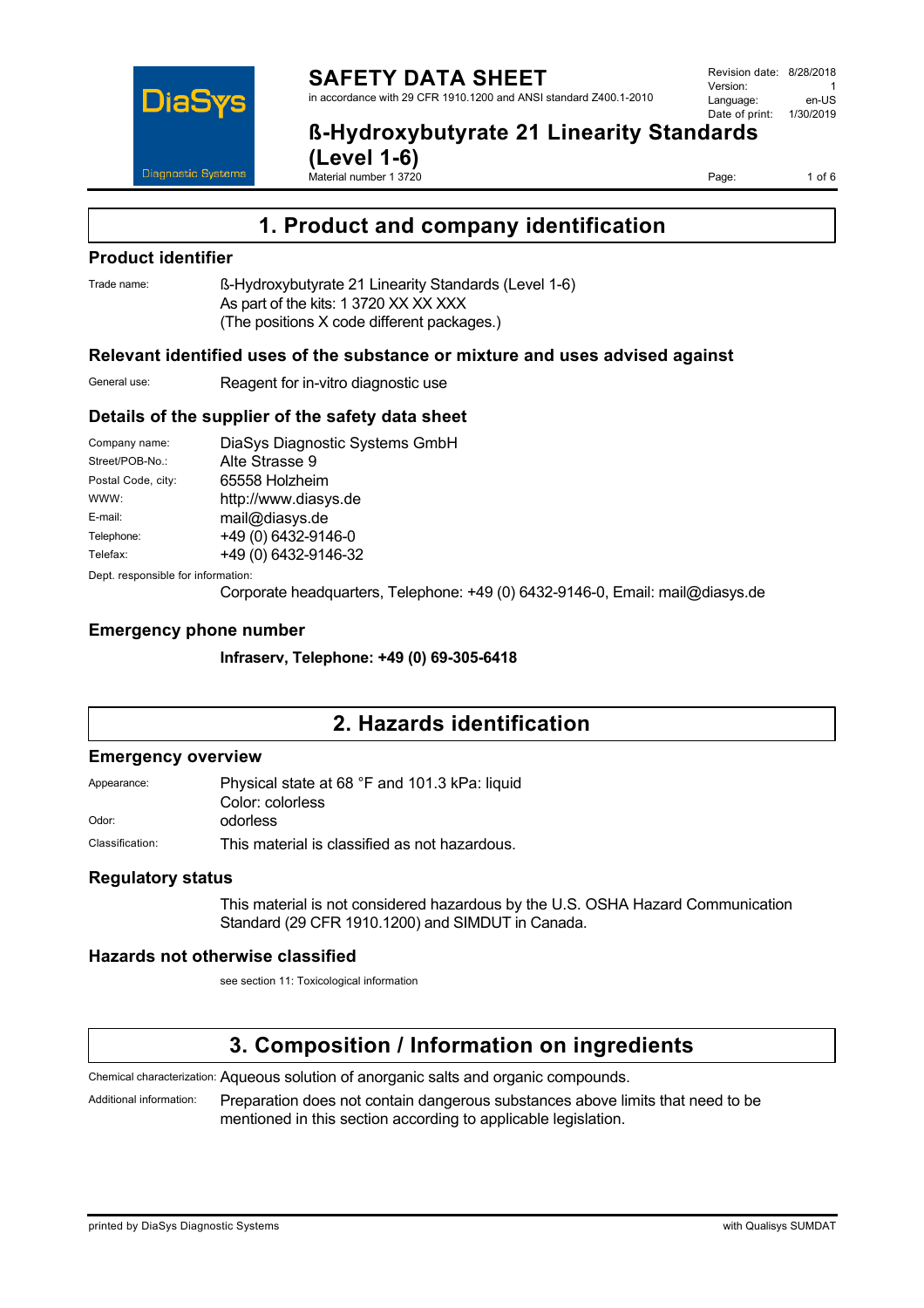

# **SAFETY DATA SHEET**

in accordance with 29 CFR 1910.1200 and ANSI standard Z400.1-2010

**ß-Hydroxybutyrate 21 Linearity Standards** 

**(Level 1-6)** Material number 1 3720

Page: 2 of 6

| 4. First aid measures                              |                                                                                                                                                                                                                                                  |  |
|----------------------------------------------------|--------------------------------------------------------------------------------------------------------------------------------------------------------------------------------------------------------------------------------------------------|--|
| In case of inhalation:                             | Move victim to fresh air. In case of respiratory difficulties seek medical attention.                                                                                                                                                            |  |
| Following skin contact:                            | Change contaminated clothing. Remove residues with water. In case of skin reactions,<br>consult a physician.                                                                                                                                     |  |
| After eye contact:                                 | Immediately flush eyes with plenty of flowing water for 10 to 15 minutes holding eyelids<br>apart. Remove contact lenses, if present and easy to do. Continue rinsing. In case of<br>troubles or persistent symptoms, consult an opthalmologist. |  |
| After swallowing:                                  | Rinse mouth and drink large quantities of water. If you feel unwell, seek medical advice.<br>Never give anything by mouth to an unconscious person.                                                                                              |  |
| Most important symptoms/effects, acute and delayed |                                                                                                                                                                                                                                                  |  |

No data available

## **Information to physician**

Treat symptomatically.

# **5. Fire fighting measures**

Flash point/flash point range:

#### No data available

Auto-ignition temperature: No data available

Suitable extinguishing media:

Product is non-combustible. Extinguishing materials should therefore be selected according to surroundings.

### **Specific hazards arising from the chemical**

Fires in the immediate vicinity may cause the development of dangerous vapors. sodium oxides, carbon monoxide and carbon dioxide.

Protective equipment and precautions for firefighters:

Wear self-contained breathing apparatus.

Additional information: Do not allow fire water to penetrate into surface or ground water.

## **6. Accidental release measures**

Personal precautions: Avoid contact with skin and eyes. Wear appropriate protective equipment. Provide adequate ventilation. Environmental precautions: Do not allow to penetrate into soil, waterbodies or drains. Methods for clean-up: Soak up with absorbent materials such as sand, siliceus earth, acid- or universal binder. Store in special closed containers and dispose of according to ordinance. Wash spill

area with plenty of water.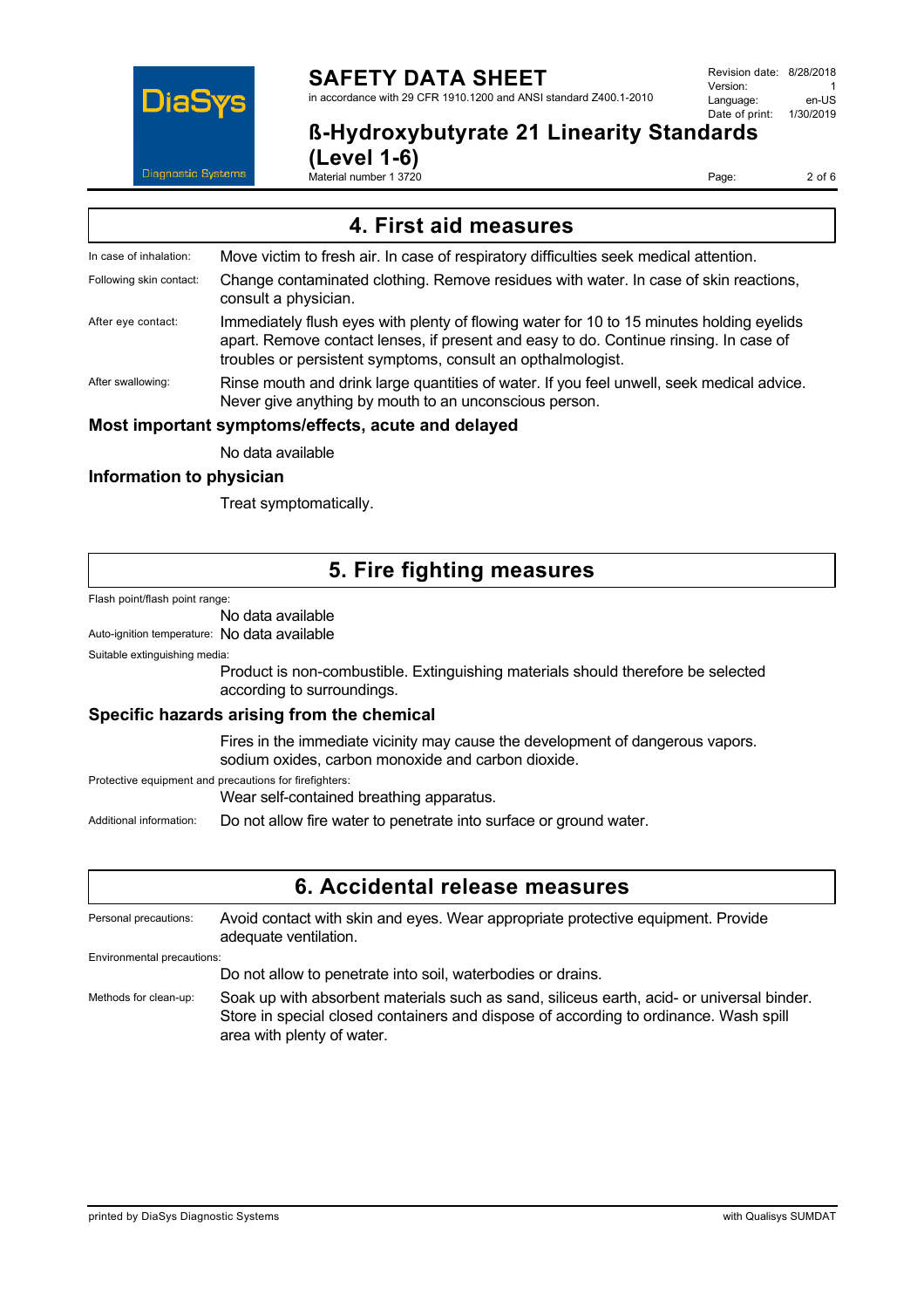

#### **SAFETY DATA SHEET** in accordance with 29 CFR 1910.1200 and ANSI standard Z400.1-2010

Revision date: 8/28/2018 Version: 1<br>Language: en-LIS Language: Date of print: 1/30/2019

# **ß-Hydroxybutyrate 21 Linearity Standards**

**(Level 1-6)** Material number 1 3720

Page: 3 of 6

# **7. Handling and storage**

## **Handling**

Advices on safe handling: For use only by qualified technical staff. Provide adequate ventilation, and local exhaust as needed. Wear appropriate protective equipment. Avoid contact with skin, eyes, and clothing. After worktime and during work intervals the affected skin areas must be thoroughly cleaned. Take off contaminated clothing and wash it before reuse. Provide a conveniently located eye rinse station.

## **Storage**

Requirements for storerooms and containers:

Keep containers tightly closed and at a temperature between 35.6 °F and 46.4 °F. Do not freeze. Protect from light. Keep sterile.

# **8. Exposure controls / personal protection**

## **Engineering controls**

Provide adequate ventilation, and local exhaust as needed. See also information in chapter 7, section storage.

## **Personal protection equipment (PPE)**

Eye/face protection Tightly sealed goggles according to OSHA Standard - 29 CFR: 1910.133 or ANSI Z87.1-2010. Skin protection **Wear suitable protective clothing.** Protective gloves according to OSHA Standard - 29 CFR: 1910.138. Glove material: Nitrile rubber - Breakthrough time: >480 min. Observe glove manufacturer's instructions concerning penetrability and breakthrough time. Respiratory protection: Provide adequate ventilation. General hygiene considerations: Avoid contact with skin, eyes, and clothing. Take off contaminated clothing and wash it

before reuse. Wash hands before breaks and after work. Provide a conveniently located eye rinse station.

# **9. Physical and chemical properties**

### **Information on basic physical and chemical properties**

| Appearance:                              | Physical state at 68 °F and 101.3 kPa: liquid<br>Color: colorless |
|------------------------------------------|-------------------------------------------------------------------|
| Odor:                                    | odorless                                                          |
| Odor threshold:                          | No data available                                                 |
| pH value:                                | at 77 °F: 5.6                                                     |
| Melting point/freezing point:            | No data available                                                 |
| Initial boiling point and boiling range: | No data available                                                 |
| Flash point/flash point range:           | No data available                                                 |
| Evaporation rate:                        | No data available                                                 |
| Flammability:                            | No data available                                                 |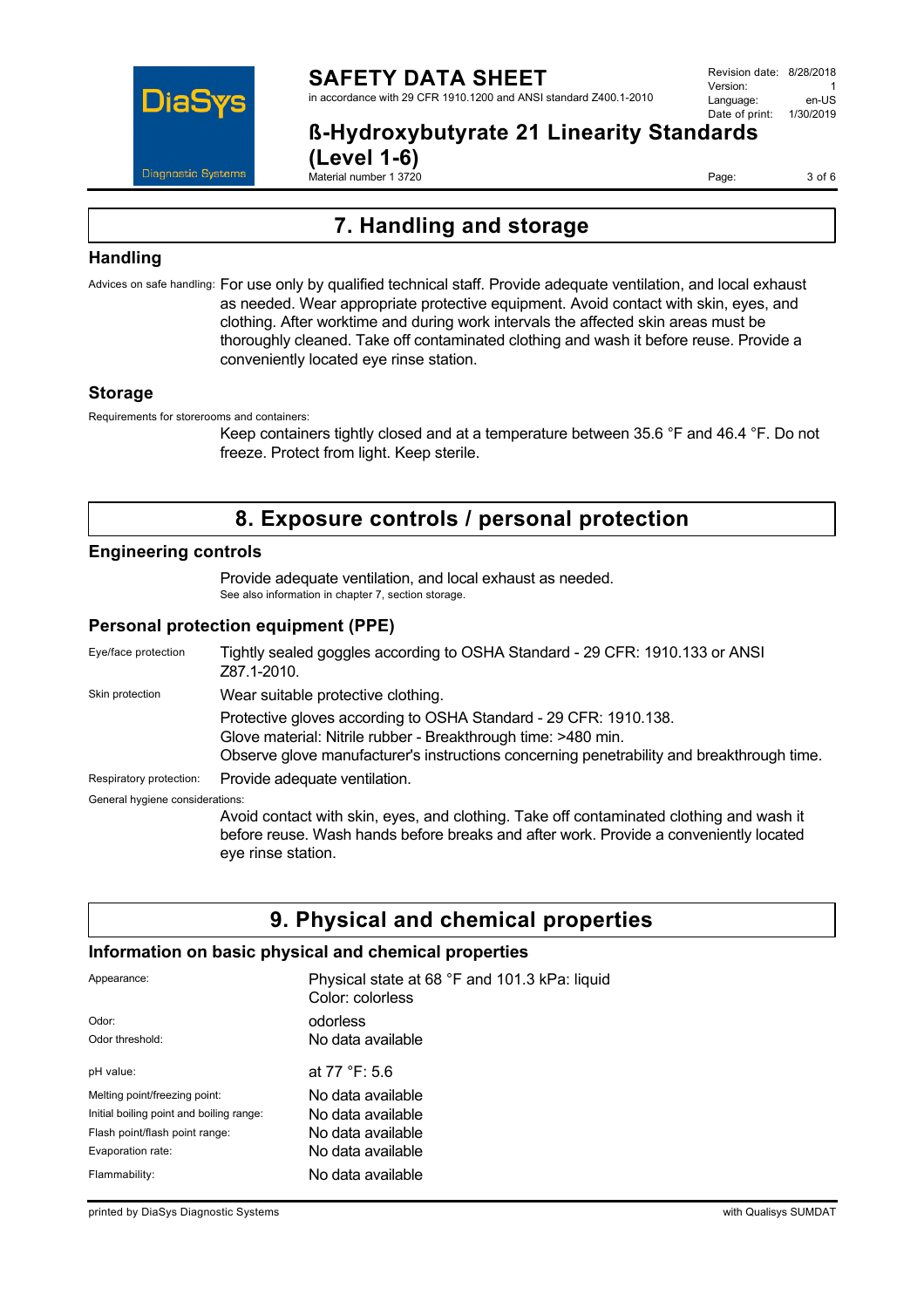

# **SAFETY DATA SHEET**

in accordance with 29 CFR 1910.1200 and ANSI standard Z400.1-2010

| Revision date: 8/28/2018 |           |  |
|--------------------------|-----------|--|
| Version:                 |           |  |
| Language:                | en-US     |  |
| Date of print:           | 1/30/2019 |  |
|                          |           |  |

**ß-Hydroxybutyrate 21 Linearity Standards (Level 1-6)**

Material number 1 3720

Page: 4 of 6

| Explosion limits:                                    | No data available                                             |  |  |
|------------------------------------------------------|---------------------------------------------------------------|--|--|
| Vapor pressure:<br>Vapor density:<br>Density:        | No data available<br>No data available<br>at 68 °F: 1.01 g/mL |  |  |
| Water solubility:                                    | completely miscible                                           |  |  |
| Partition coefficient: n-octanol/water:              | No data available                                             |  |  |
| Auto-ignition temperature:<br>Thermal decomposition: | No data available<br>No data available                        |  |  |
| Additional information:                              | No data available                                             |  |  |

# **10. Stability and reactivity**

Reactivity: No data available

Chemical stability: Stable under recommended storage conditions.

Possibility of hazardous reactions

No hazardous reactions known.

Conditions to avoid: Protect against heat /sun rays. Protect from frost.

Incompatible materials: No data available

Hazardous decomposition products:

No decomposition when used properly.

Thermal decomposition: No data available

# **11. Toxicological information**

## **Toxicological tests**

Toxicological effects: Acute toxicity (oral): Lack of data.

Acute toxicity (dermal): Lack of data.

Acute toxicity (inhalative): Lack of data.

Skin corrosion/irritation: Lack of data.

Serious eye damage/irritation: Lack of data.

Sensitisation to the respiratory tract: Lack of data.

Skin sensitisation: Lack of data.

Germ cell mutagenicity/Genotoxicity: Lack of data.

Carcinogenicity: Lack of data.

Reproductive toxicity: Lack of data.

Effects on or via lactation: Lack of data.

Specific target organ toxicity (single exposure): Lack of data.

Specific target organ toxicity (repeated exposure): Lack of data.

Aspiration hazard: Lack of data.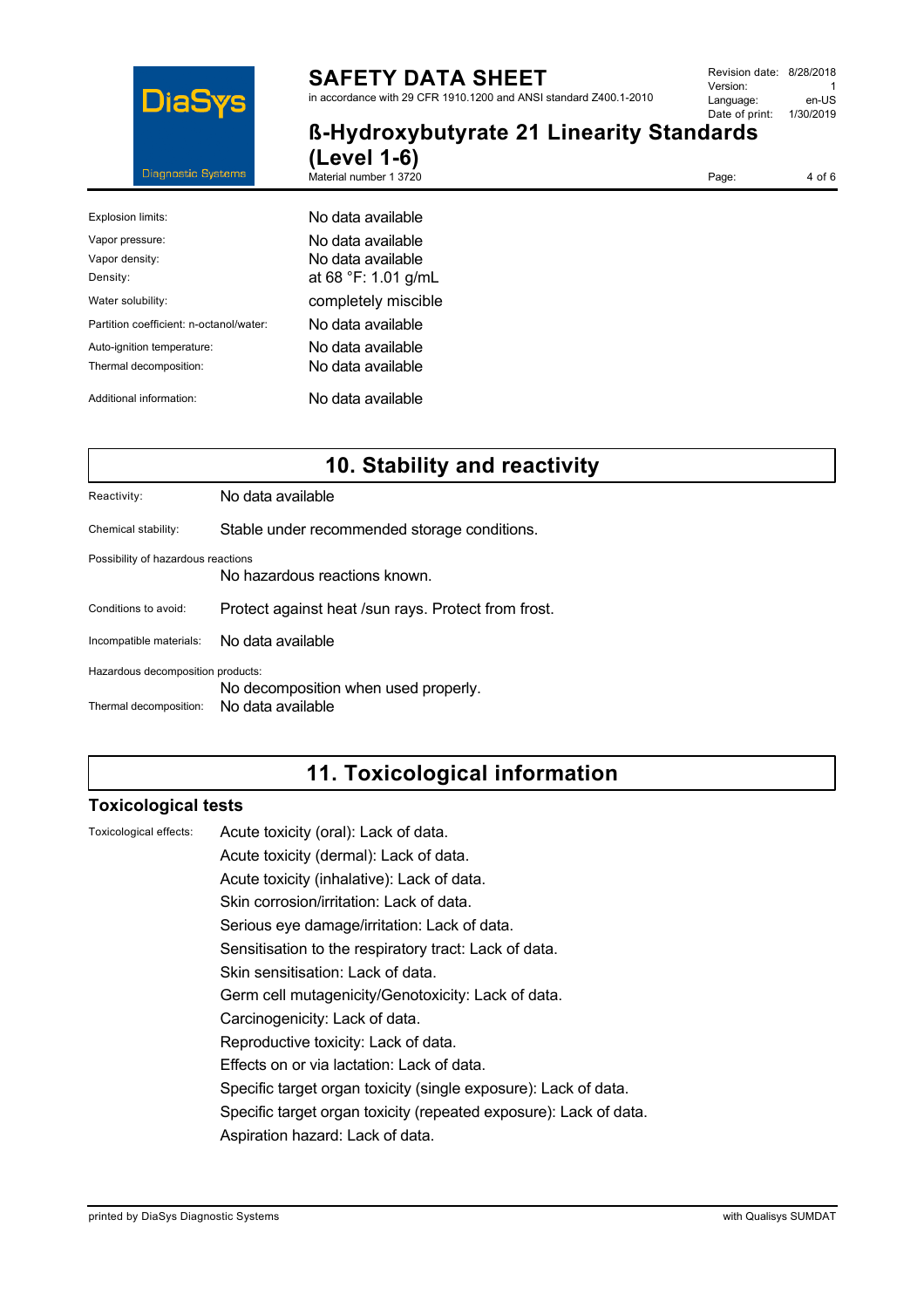

#### **SAFETY DATA SHEET** in accordance with 29 CFR 1910.1200 and ANSI standard Z400.1-2010

Revision date: 8/28/2018 Version: 1<br>Language: en-LIS Language: Date of print: 1/30/2019

# **ß-Hydroxybutyrate 21 Linearity Standards (Level 1-6)**

Material number 1 3720

Page: 5 of 6

# **12. Ecological information**

## **Ecotoxicity**

Further details: No data available

#### **Mobility in soil**

No data available

#### **Persistence and degradability**

Further details: No data available

#### **Additional ecological information**

General information: Do not allow to enter into ground-water, surface water or drains.

# **13. Disposal considerations**

#### **Product**

Recommendation: Special waste. Dispose of waste according to applicable legislation.

#### **Contaminated packaging**

Recommendation: Dispose of waste according to applicable legislation. Non-contaminated packages may be recycled.

# **14. Transport information**

| USA: Department of Transportation (DOT) |  |  |
|-----------------------------------------|--|--|
|-----------------------------------------|--|--|

Proper shipping name: Not restricted

#### **Sea transport (IMDG)**

Proper shipping name: Not restricted Marine pollutant: now no

#### **Air transport (IATA)**

Proper shipping name: Not restricted

### **Further information**

No dangerous good in sense of these transport regulations.

# **15. Regulatory information**

### **National regulations - U.S. Federal Regulations**

Trisodium citrate - 2-hydrate: TSCA Inventory: not listed TSCA listed: Trisodium citrate, anhydrous CAS No. 68-04-2

#### **National regulations - Great Britain**

Hazchem-Code: